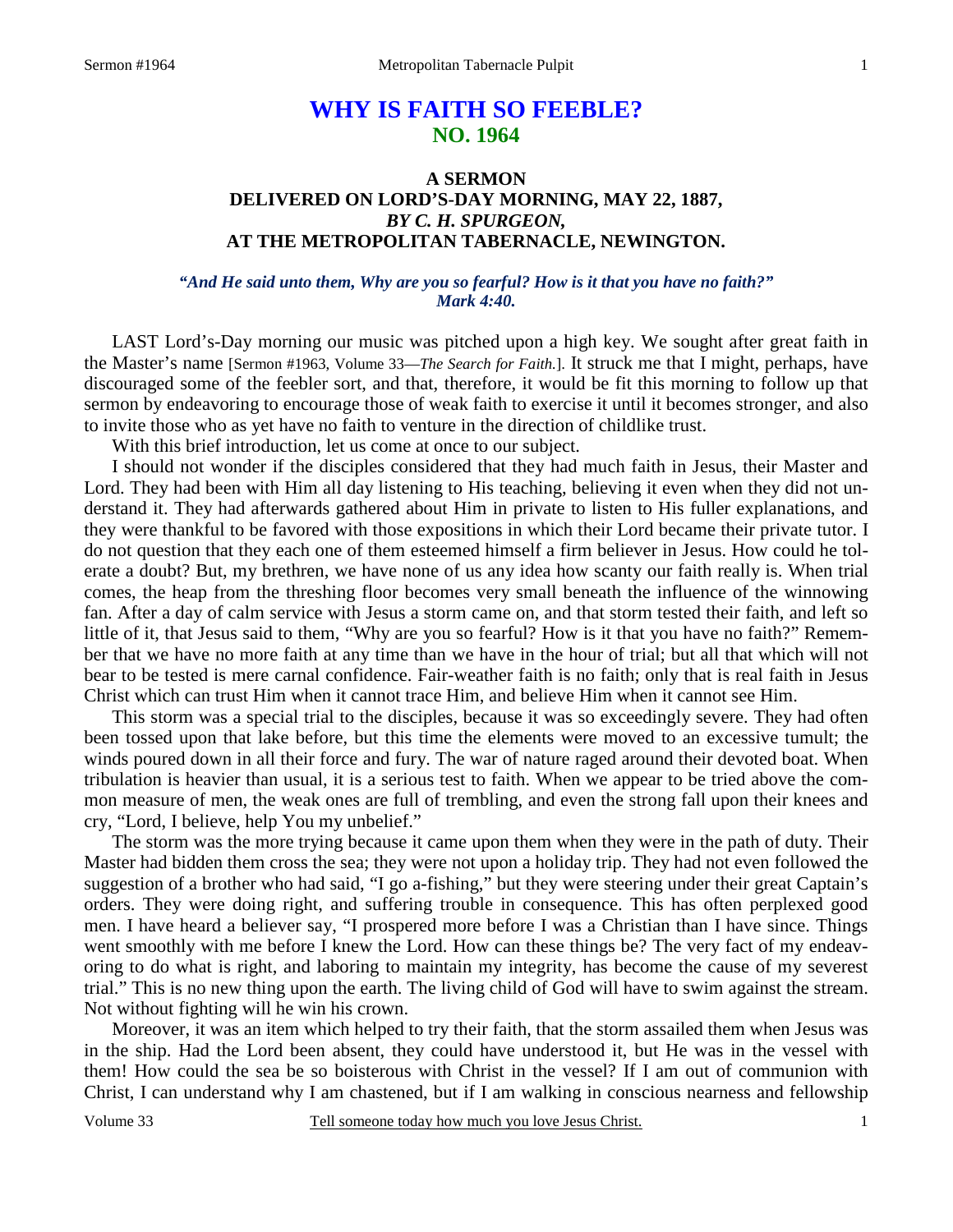with Him, and I am even then tried and perplexed, how can I account for it? Herein is the test of faith. "Whom the Lord loves He chastens, and scourges every son whom He receives." This we forget, and fancy that trials must mean anger, when, indeed, they may be tokens and tests of love.

It may have seemed to them also, that the storm was very untimely, since there were with Jesus many other little ships, and all those boats were caught in the same storm. We are always anxious for those who come to hear the gospel, lest anything should prejudice them against it. The disciples may have feared that such ill weather would drive away from Christ those hearers who might otherwise have become converts. If they met with a storm so soon after rowing close to Jesus, they might judge Him to be another Jonah, and resolve to give the Galilean preacher a wide berth next time. I know how I like to see fine weather at an open-air service, and a continuance of it till the country people can get home, and I suspect that the disciples felt much the same. They did not wish their Lord to be looked upon as a stormy petrel, or a man of evil omen, and you know that superstition was strong in those days. Had you and I been there, we would have said, "Gracious Lord, let us have a calm, that those who have come to You in their boats may get home in comfort. Cause this wonderful service by the sea to end pleasantly, that the next time You come this way the people may gather in still larger numbers to hear You." Sometimes the strange occasion of the trial makes it harder to bear. Trial is never welcome, but sometimes it is peculiarly disagreeable.

See, my brethren, how these disciples came out of the tempest! They went into the trial well enough, but they were in an evil plight before long. We have seen a bird of glossy plumage, bearing half the colors of the rainbow on its breast, glorifying itself in the sunlight, and we have admired its beauty, but soon the heavens have poured down pitiless showers, and we have seen our brave bird in quite another form. Dripping and draggled, he has sought ignominious shelter. You would hardly have known him to be the same creature, whose crowing challenged all his fellows; truly his glory had departed. Such are we, as a rule, after severe trial. We make a fair show in the flesh till we are tried, and then our feathers cling around us, and we droop and hide away, till our Master has to say to us, "Why are you so fearful? How is it that you have no faith?"

These two questions of the Master we will use this morning with a view to spiritual profit; may the Spirit of God make it so! First, we shall view the text as *the exclamation of pity,* "Why are you so fearful?" Secondly, we shall regard it as *the censure of love,* "How is it that you have no faith?" And thirdly, we shall consider it as *the inquiry of wisdom, "Why* are you so fearful? *How is it* that you have no faith?" May our threefold meditation richly profit us all!

**I.** We will first use the questions as THE EXCLAMATION OF PITY. The dear Master waking up from His sleep, calm as if it were a bright summer's morning, though it was the dead of night and the midst of a storm, looks upon them with wonder, finding them so strangely different from Himself, and He asks, in all the calmness of His own brave spirit, "Why are you so fearful?" He pitied them, and He pitied them, I think, for several reasons.

First, that *their fears had made them so unlike Himself*. They were His servants, and they should have been as their Master; they were learning of Him, and they should have put in practice the lessons of His example. He was delightfully quiet, and the contagion of His peace ought to have affected them. He was ever restful in Himself, and therefore He gave rest to those who came to Him, yet these were missing the blessing, and so He compassionately cried, "Why are you so fearful?" He marveled not that they were fearful in such a hurricane, but He was sorry that they were *so* fearful as to act as if they had no faith. They were little like Him as yet, although the great design of all His teaching was to make them like Himself. Our blessed Master must often look upon us, dear friends, with much pity, and grieve over us, that after being with Him so long—for some of us are getting grey in His service—we still fall so far short of His glory. We are predestinated to be conformed to His image, but the process is a slow one. After copying His handwriting our own writing is still greatly marred with crooks and turns. Each page of the copybook of life is marred with errors and blots; therefore the great Teacher pities His poor scholars. How is it that we are so fearful when Christ is so calm? Is this our imitation of Jesus? Our doubts, fears, alarms, and mistrusts of God, are these such as a follower of Jesus should exhibit?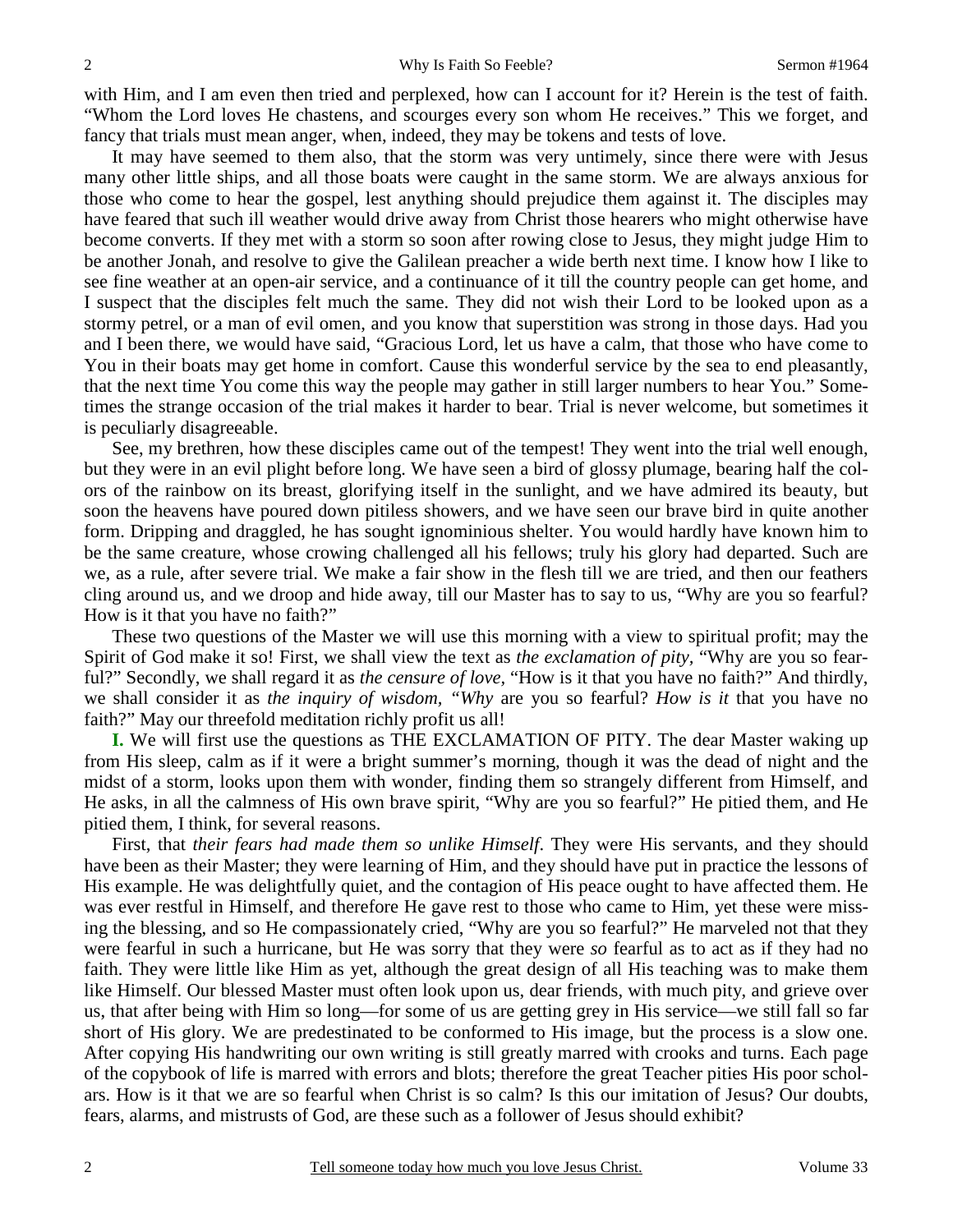He pitied them, next, because *it made them so unlike themselves*. They were men, but their fears unmanned them. They were fishermen, but you would have thought them mere landsmen if you observed their fears. Like frightened children they cried, "Master, care You not that we perish?" They were by no means overly wise, but now they were at their wits' end. When you and I get fearful, how foolishly we think and speak and act! We could have done well enough if faith had steadied us, but unbelief makes us stagger, and reel to and fro. We could have weathered the storm had we not given way upon the point of confidence in God, but failing there, we became weak as water. How are the mighty fallen! Alas, the children of Ephraim, being armed and carrying bows, turn back in the day of battle! Those who once were patterns of courage become cowards when faith fails. Fathers in Israel act like babes in grace when faith ebbs out! Our Lord is grieved for us when He sees us fall so low that instead of being like Himself, we are not even like ourselves.

Jesus pitied them again, because *their fears made them so unhappy*. Terror was depicted on their countenances. They were white as a sheet when they saw that the boat could not be baled, but was evidently filling, and sinking. What caused their terror? Were they afraid of death? Their fears were causing them more pain than death itself could have cost them. We "feel a thousand deaths in fearing one." To die is nothing compared with fearing to die. All the agony of death lies in the foresight of it; death itself is the end of all agony! Death is not the storm, but the *quietus* of the disturbing elements. Through death souls enter into rest. The apostles were made wretched by their fears. I know some Christian people who suffer greatly from the same cause. I know a man who lives where I live, and stands in this pulpit where I stand, who has to confess his own faults this day, for he might enjoy unbroken peace were it not that in the care and labor of this great church, and all its various agencies, he looks to the difficulties and the necessities of the case, and to his own weakness, and then fears rush in. Beloved, we must not forever be thus childishly timorous. Let us strive after a courageous bearing. Let us crush the eggs of our woes while they lie in the nest of our unbelief. Our sorrows are mostly manufactured at home, beaten out upon the anvil of unbelief with the hammer of our foreboding. The Lord pardon us! Jesus pities us that we should lacerate ourselves by our needless fears, and miss the joy of a restful faith.

Again, the Master felt pity for them because *their fears made them so unkind*. Does unbelief make the timid unkind? I am sure it does. The disciples were ungenerous to their sleeping Master. If they had only considered a little, they would have said, "No, do not wake Him! He has had so weary a day. The cares of the world rest on Him, He is a man of sorrows, and acquainted with grief, if He can sleep, let Him sleep. Let us sooner suffer than disturb Him." If they must wake Him, might they not have addressed Him in fitter words? To say, "Master, care You not that we perish?" was fretful and wicked. It was enough to wound their Lord's tender heart to be thus spoken to. Our unbelief has a tendency to make *us* unkind also. We are not tender of others when we are disturbed about ourselves.

Here let me digress to teach a lesson of pitying love. It is well to recognize that sour speeches often proceed from a sad heart. It is wise to view ungenerous language as one of the symptoms of disease, and rather pity the sufferer than become irritated with the offensive speech. It is a pity to take much notice of what some sufferers say, for they will be sorry for it soon. If we knew the real reason for many a harsh word, our sympathy would prevent even momentary anger. Our Lord did overlook the petulance of the apostles, for He did not say, "Why are you so unkind?" But He inquired, "Why are you so fearful?" In every case let us cure unkindness with double love. I heard yesterday of a wise old Welsh minister of a generous spirit, who was afflicted with a horrible deacon, and if a deacon is unkind, he can wound terribly. This deacon was most perverse and cruel, and tormented the old gentleman in all sorts of ways. At last the deacon fell sick, after having said certain dreadful things which were bitterer than even his usual gall and wormwood. The patient pastor soon went to see him, and on the road he bought some of the best oranges, and took them with him. "Brother Jones," he said, "I am sorry you are so ill. I have come to see you, and I have brought you a few oranges." Brother Jones was very much astonished at this kind act, and had not much to say on the matter. The minister gently talked on, and said, "I think it would refresh you to eat one of these. I will peel you one." So he went on with peeling the orange, and talked with him pleasantly. Then he divided the fruit very neatly, and handed the sick man a nice tempting piece in the gentlest possible manner. The bitter-spirited man ate it, and began to melt a little; the con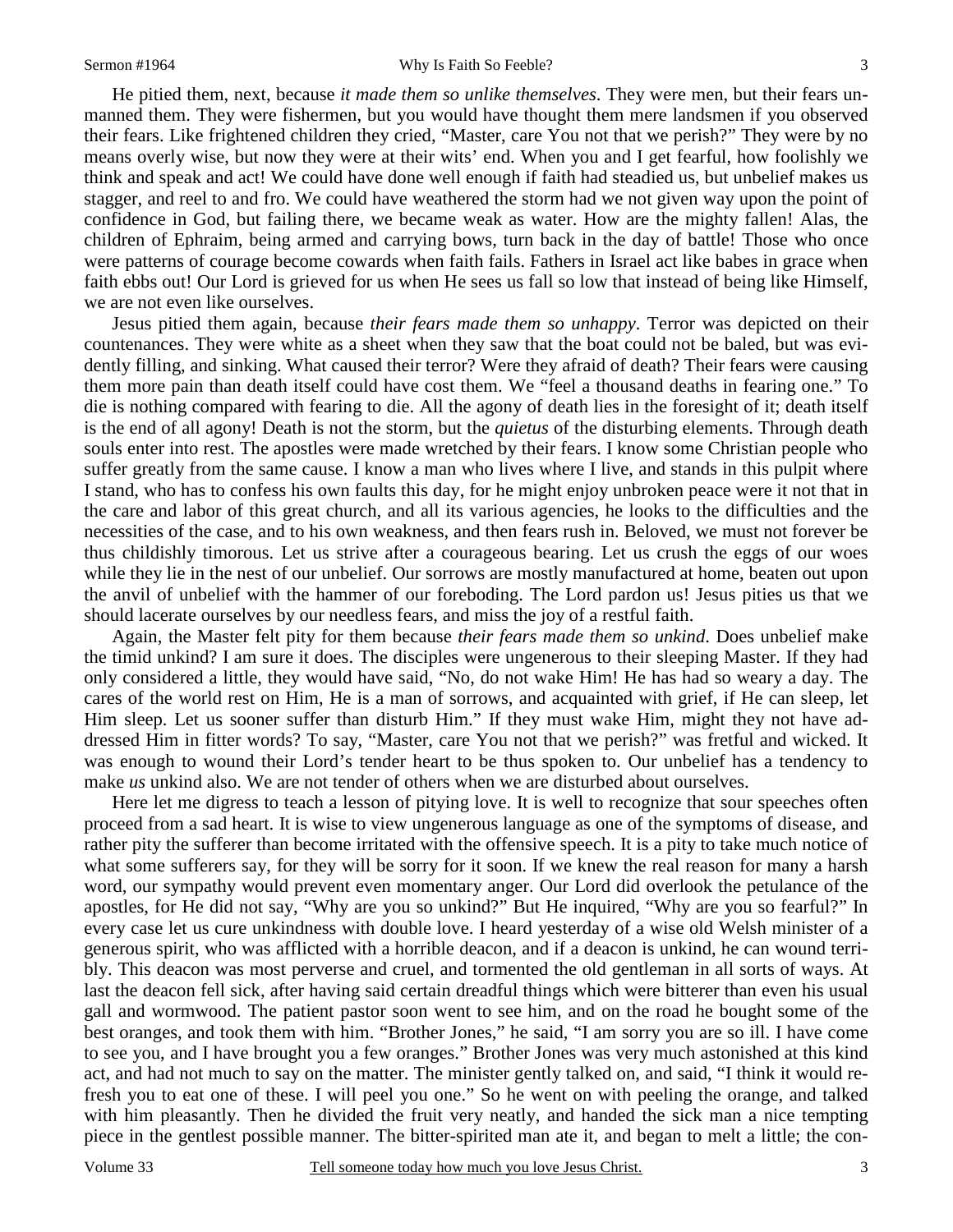versation became hearty, and the prayer was pleasant. Brother Jones was getting better in more ways than one. An outsider, who knew all about Brother Jones and his ill-humor, could hardly believe that the minister had acted thus to one who had opposed him constantly, and slandered him foully, and so he asked, "Did you really go and see that cruel old Jones?" "Oh yes," he said, "I went to see him; I was bound to do so." "And did you take him some oranges?" "Oh yes, I took him some oranges, I was glad to do so." "And did you sit down by his bedside, and peel him an orange?" "Yes, I peeled him an orange, and I was pleased to see him enjoy it, for I have learned, brother, that when a man is afflicted with a very bad temper, an orange is a good thing for him to take. At any rate, it is a good thing for me to give." The lesson is—if you wish to cure a man of ill-feeling, be very kind to him. View unkind and petulant speeches as symptoms of a disease for which the best medicine is not a dose of bitters, but an orange. Yet, beloved, if you have used such speeches yourself, do not repeat them. Cease from being so fearful, that you may cease from being so ill-humored. Our blessed Master did not find fault with the unkindness of His disciples, but He went to the root of the evil by silencing their fears. He said to them, "Why are you so fearful? How is it that you have no faith?"

Here you perceive our Lord's pity. I wish I could speak the words as He spoke them, and you would wonder at their surprising tenderness.

**II.** But now, secondly, these words were spoken also as THE CENSURE OF LOVE. They were intended to convey a measure of gentle rebuke to their mistrustful hearts.

*Their unbelief was grievous to the Lord Jesus*. They ought to have believed Him, and it was an injury to His perfect love that they should so readily mistrust Him, or even mistrust Him at all. How could they think that He would let them sink? He was in the vessel with them, did they suppose that, after all, He was a mere pretender to Deity, and that the ship would go down with Him on board? Beloved, let us smite upon our breasts to think that we should ever have caused a pang of heart to that dear Lord who yielded up His life for our salvation. He must not be doubted any more, it is wanton cruelty. What if I call it "a superfluity of naughtiness" to doubt Him whose life and death are crowded with infallible proofs of His unchanging love to us?

Our Lord questioned His apostles thus, not only because their unbelief grieved Him, but because *it was most unreasonable*. The most unreasonable thing in the world is to doubt God. Faith is pure reason. That may seem a strange paradox, but it is literally true; nothing is so reasonable as to believe the word of God, who cannot err or lie.

The fears of the tempest-tossed disciples were unreasonable because they were contrary to their own belief. They did believe that Jesus was sent of God upon a glorious mission, how could that mission be accomplished if He was drowned? If they sank in the sea, He must sink, too, for they were embarked in the same boat. Ought not the faith they had in His divine mission to have kept them hopeful even in the worst moment of the storm? My brethren, be not inconsistent with what you do believe. Do not deny your own creed, however slender it may be, for that is irrational.

Moreover, their fears were opposed to their own experience; they had seen their Lord work miracles, and miracles for them, too. They had already beheld abundant proofs of His power and Godhead, and of His care on their behalf. Is not this true of us also? Has the Lord ever failed us? Has He not helped us to this day? Are you going to fly in the teeth of all your past experience? Is all that you have ever believed of God a fiction? Have you been under a gross delusion up to this day? You that are advanced in years, how can you doubt? With so many Ebenezers to look back upon, you ought to rise above all fear.

Their fears were altogether inconsistent with their observation. They had seen Jesus heal the sick and feed the multitudes. I am not quite sure how many of His miracles had already been worked before them, but certainly enough for their observation to compel them to believe that He was able to save them from death. How, then, could they doubt? But have not we, also, seen enough of the finger of God to be confident in the day of trouble? If we believe not, we dare not lay the blame upon the lack of evidence. To mistrust is irrational, because it is contrary to all the experience of our hearts, and the observation of our eyes.

Moreover, their unbelief was contrary to their common sense. Some people make a great deal of common sense, and well they may, for it is the most uncommon of all the senses. Was it reasonable for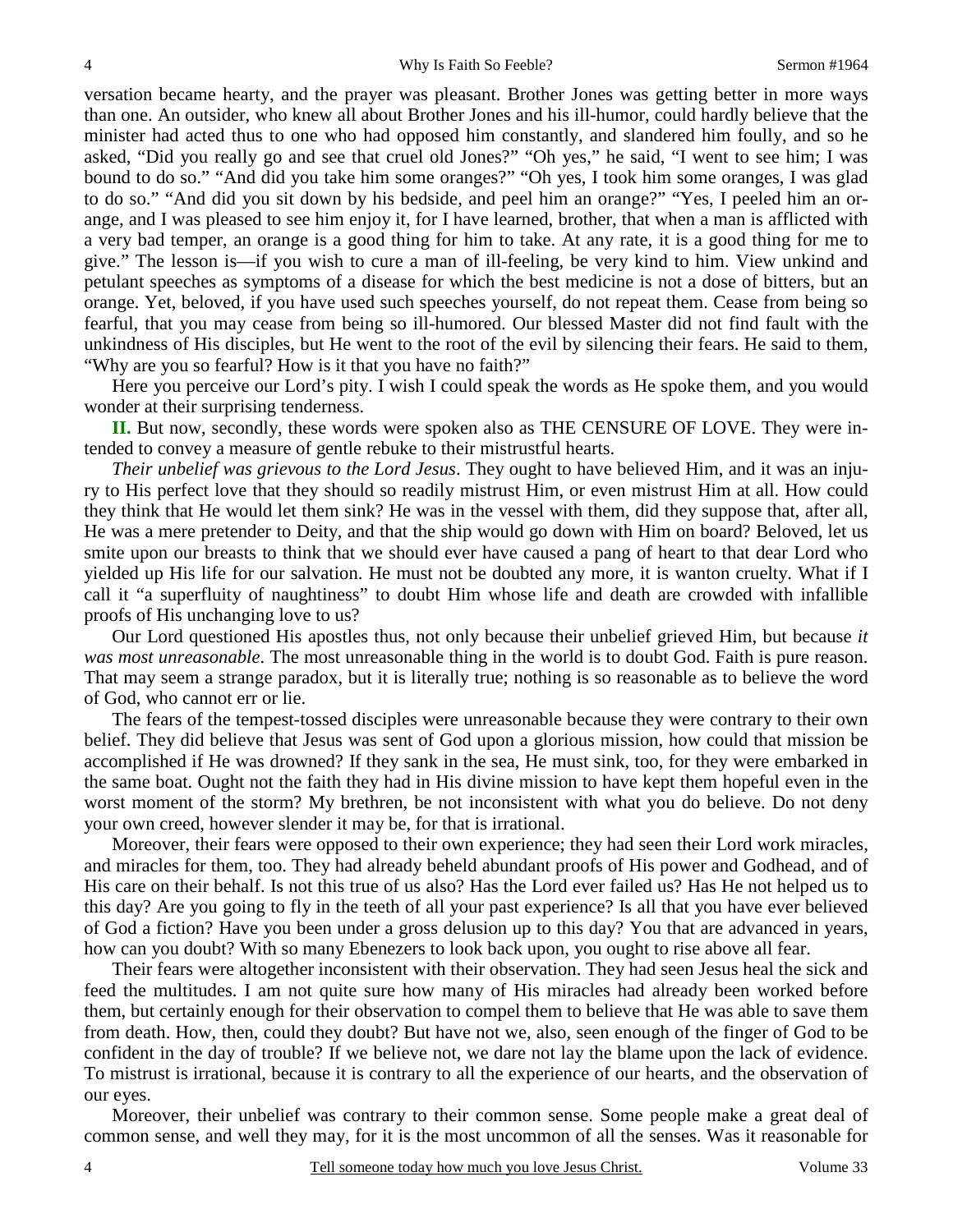these men to think that He, who could foresee the future, would take them on board a ship when He foreknew that a storm would wreck them? Would so kind a leader have taken them to sea to drown them? Was it reasonable to think that He who was so favored of God would be left to perish? Would He have gone to sleep if they had really been in danger? Was it reasonable to believe that the King of Israel was about to be drowned, even He whom they knew to be the light of the world? Our unbelief, my brethren, seldom deserves to be reasoned with. Our fears are often intensely silly, and when we get over them, and ourselves look back upon them, we are full of shame that we should have been so foolish. Our Lord kindly censured their unbelief because it was unreasonable.

In very truth their unbelief deserved censure, because *it sprang from low views of the Lord Jesus*. When they afterwards saw what wonders He worked upon the deep, they said one to another, "What manner of man is this, that even the winds and the sea obey Him!" Should they not have known that beforehand? If they had remembered it, could they have been so overwhelmed with fear? Oh that we thought more of Jesus! We cannot think too much of Him. If we took Him to be what He really is, if we regarded Him as most truly God, we would rest in Him, and say farewell to suspicions and complaints. If Jesus were greater in our esteem, our lives would be grander far.

Jesus censured His friends because *He foresaw that such unbelief as theirs would make them unfit for their future lives*. That ship was the symbol of the church of Christ, and the crew of the ship was the apostles of Christ. The storm represented in parable the persecutions which the church would have to endure, and they, if they were cast down as cowards in a storm on the paltry lake of Galilee, would be proving themselves altogether unfit for those more tremendous spiritual storms which in later years tossed the church, and mingled earth and hell in dire confusion. Peter and James and John and the rest of them were to steer the ship of the church of God through seas of blood, and to stand at the helm in the midst of hurricanes of error, and therefore fearfulness was a sad evil, because it would render them unfit for their solemn task. Jesus might have said to them, "If you have run with the footmen, and they have wearied you, what will you do when you contend with horses? If these winds and waves have been too much for you, what will you do when you wrestle with principalities and powers, and spiritual wickedness in high places? If natural causes destroy your peace, how will spiritual influences distract you?" Brethren, our present trials may be a training ground for more serious conflicts. We do not know what we have yet to endure; the adversities of today are a preparatory school for the higher learning. If we do not play the man now, what shall we do by and by? If because of some little domestic discomfort we are ready to give up, what shall we do in the swellings of Jordan? If a little toil oppresses us, what shall we do when the death sweat trickles from our brow? My Christian brethren, let us attentively hear our Lord as He lovingly rebukes us; let us shake off our fears, and resolve that by His grace we will have no more of them, but will trust, and not be afraid. Oh, for calm hope, and a childlike repose on the love that cannot fail! I have hurried over ground where I might profitably have tarried, because I want to have an earnest word with you upon the third point.

**III.** We may now regard these words as AN INQUIRY OF WISDOM. It is always good to probe a sorrow to the bottom, if there is any hope of finding out its cause, and putting it away. If you are in fear you may rise above it by removing its cause. If there is clearly no reason for fear, you will cease to fear, and if there is a cause for fearfulness, you can deal with it. My utterances will be as short as telegrams; please enlarge on them at your leisure.

"How is it that you have no faith?" This is the inquiry.

*Is it lack of knowledge?* If the disciples had known Jesus better they would have had no fear, but would have exhibited firm faith. Is it so with any of you? Are you badly taught in the gospel? Do you as yet know only half the doctrines? Have you a cloudy view of the covenant of grace, and of the great salvation which is wrapped up in the person of your Lord? If it is so, your quickest way to faith will be to read your Bible more, to study it with greater attention, and to hear the gospel more often. Come out to week-night services, and commune more with Christ in private. Spend three, four, five times the amount of time you now do in devotion, and so draw nearer to your Lord, entreating the Holy Spirit to lead you into all the truth. If you kill your fears and strengthen your faith, you will have invested your time admirably in acquiring more knowledge. Remember the words—"Acquaint yourself with God, and be at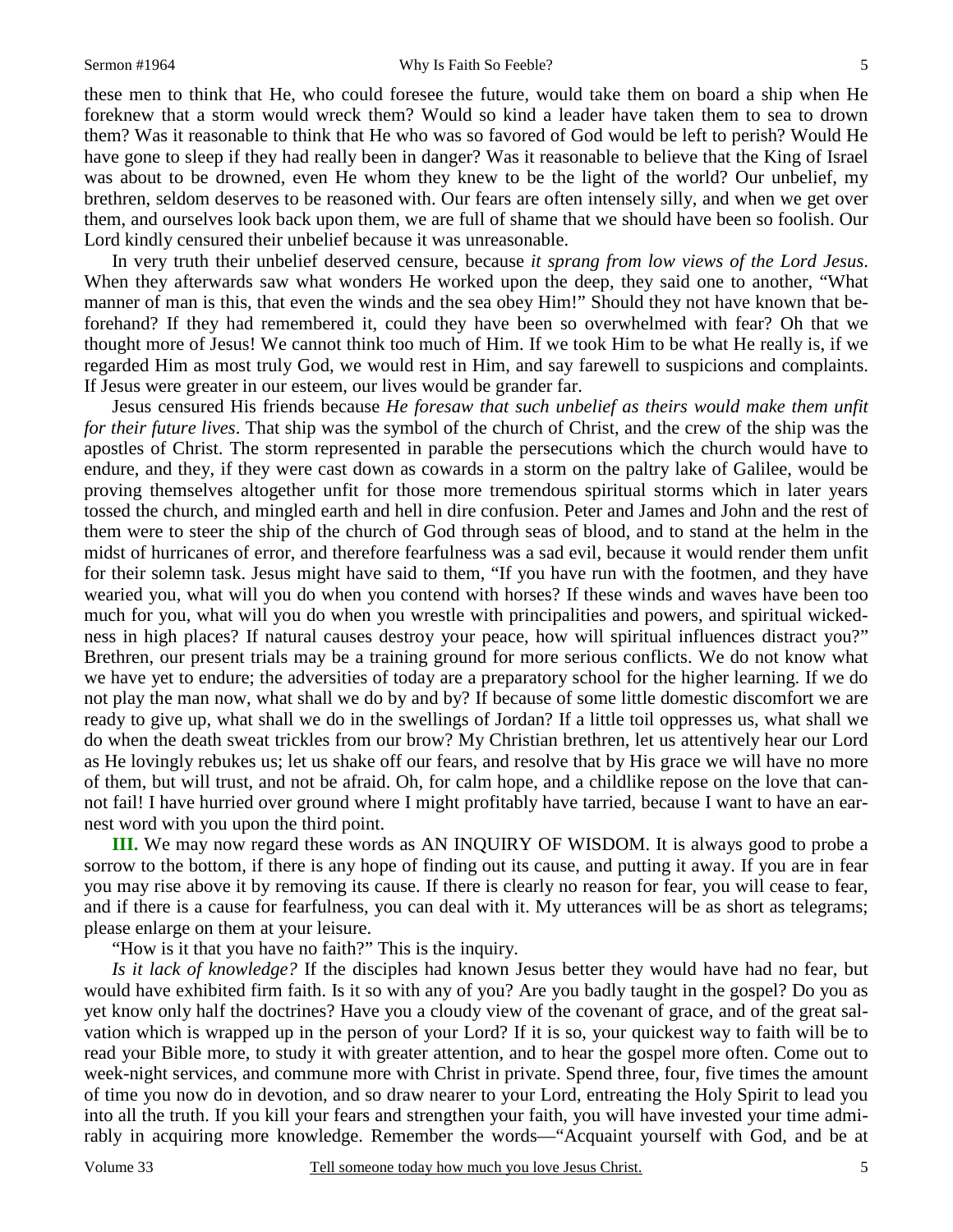peace: for thereby good shall come unto you." Learn more of Jesus, and when you know Him better, the main causes of your fear will be removed.

Next, *is it lack of thought?* Did these good people know and yet forget? Did they fail to consider? Were they superficial in their thinking? Is that the reason why you, also, are so fearful and have so little faith? Are you a skimmer and not a digger? Are you content with the surface soil when nuggets of gold lie just below? Is it so? Do you think too little of the invisible and the eternal? Are your thoughts incessantly occupied with business, and is God thus shut out? Are you always using the muck rake of greed, and never using the telescope of faith? Are the abiding treasures covered up and buried amidst the seeming and shadowy things of time and sense? If so, mend your ways, my brethren. Mend them at once. Have more thought, more prayer—much more prayer, more praise—much more praise, more meditation, more calm investigation of your own heart, and more acquaintance with the things of God. Do you not think that you often might find the remedy for your fears in the direction of holy intimacy with unseen realities? Be these more true to you and the troubles of this life will sink into their proper places as light afflictions which are but for a moment.

The inquiry as to why we are so fearful may be helped by another question; *is it that our trials take us by surprise?* Perhaps the disciples reckoned that everything must be right, since they had Christ on board. Let us not indulge such a notion. Never let any affliction surprise you, for your Lord has told you, "In the world you shall have tribulation." If your children die, do not be surprised; shall mortal parents bring forth immortal offspring? If your riches disappear, do not be surprised—they always had wings; what wonder if they fly! If any other adversity happens to you, be not surprised, for "man is born unto trouble, as the sparks fly upward." The Lord has told you before it come to pass, that when it is come to pass you may believe. Reckon upon tribulation, and then you will not be overtaken by surprise or fret as though some strange thing had happened to you.

Why were they so full of fear? *Was it lack of simplicity of confidence?* Did they trust in their good boat, or feel that they were safe because of their seamanship? Perhaps not, but I am sure that we too often mingle reliance upon self, or upon some other arm of flesh, with our reliance upon our Lord. Good, easy men, we whisper to ourselves, "We can manage." Oh, yes, we have had trouble before, and we are persons of experience and shrewdness, and therefore we can see our way. Brethren, we are never as weak as when we feel strongest, and never so foolish as when we dream that we are wise. When you are "up to the mark" you will soon be down to the mark. When our confidence is partly in God and partly in ourselves, our overthrow is not far off. That angel, who stood with one foot upon the sea and the other upon the earth, would have been drowned if he had not been an angel. As you are not an angel, take care that you put both feet upon the *terra firma* of divine strength and truth. If you trust in yourself in the least degree, one link of the chain is too weak to bear you, and it is of no avail that the other links are strong. Is this the reason why you are so fearful, that your faith is alloyed with self-confidence?

Again, *was it absorption in their trial* which led to their excessive fearfulness? If they had described their case, they would, no doubt, have dwelt upon the darkness, the hideous "darkness which might be felt." They would have bidden us listen to the howling of the winds, and their terrific screams, like the neighing of wild horses maddened in fight. Mark how the wind descends in waterfalls from the hills, and forces the boat under water! And this, again, is resented by the sea, which hurls the frail vessel aloft, and tosses it to and fro with watery hands, as though it were a juggler's ball. The storm was very fierce, and the boat was very frail. Look how it is spun round and round in the whirlwind! Suppose we had urged them to be trustful and quiet, might they not have answered that we were not in their case, or we would not find it quite so easy to be calm? "Ah!" says one, "I have a wife and family at home who depend upon my fishing. How can I be calm when I think of them as widow and orphans? A man cannot afford to be drowned who has a household depending on him. It is all very well for you to talk, but you do not know what it is to be drenched to the skin and near to death." Well, brother, perhaps we do not, but this we do know, that when we fix our thoughts solely and alone on the winds and the waves and the wives, and all that, it is then that we are troubled. If we could put the master thought first, it would be different. The thought which covers all is that Jesus is with us. The winds blow, but Jesus is on board! The waves rage, but Jesus is on board! These poor sailors will not perish, for Jesus is on board! If they could have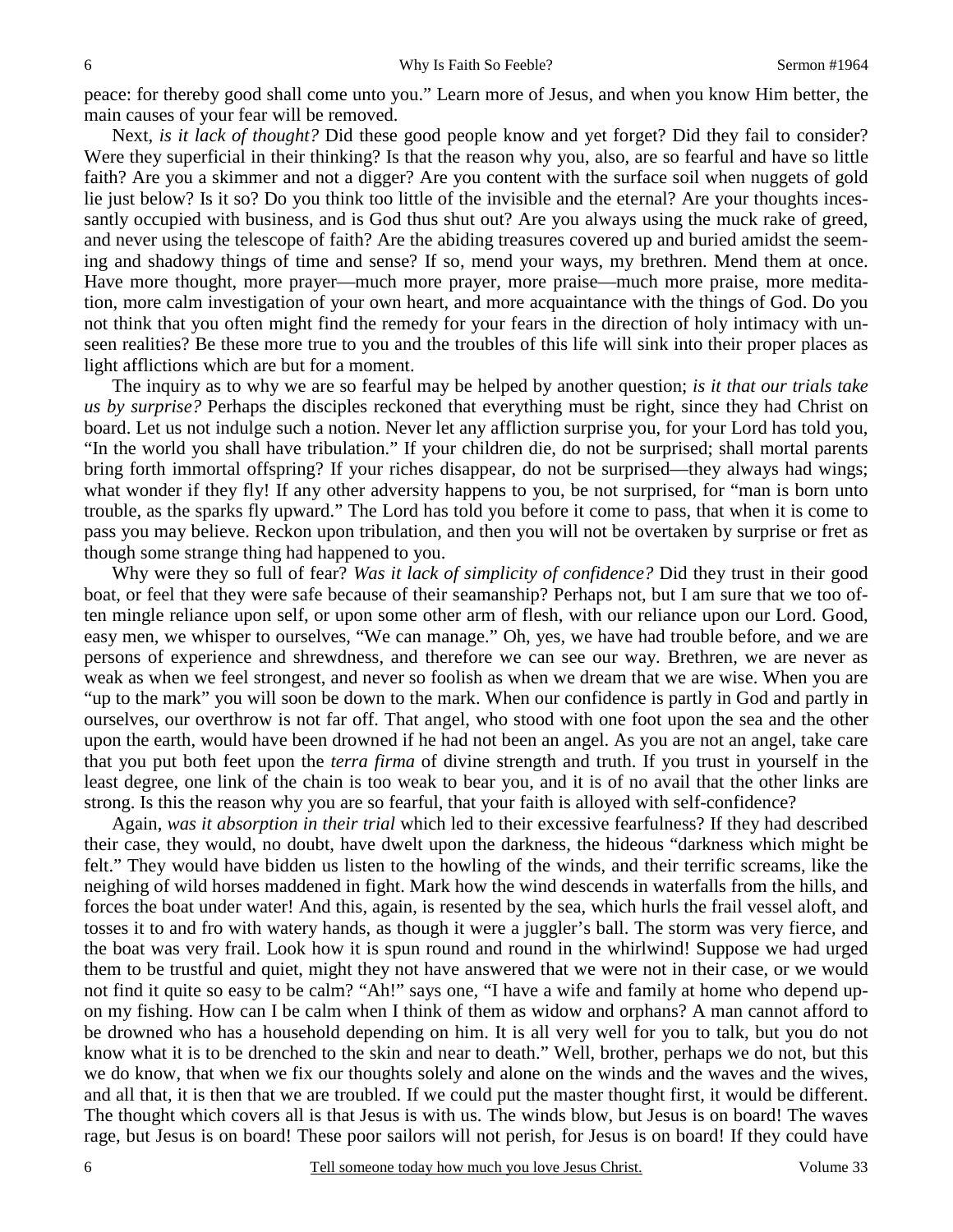kept this cheering fact to the front, they would have banished their alarms, and like their Lord, they would have been grandly calm Instead of that, their brooding upon the present trial was too much for their faith, and they became childishly fearful.

Have I yet hit the nail on the head? If you have not found out the cause of your fearfulness I must leave you to look for it yourselves, and I trust you may discover it and destroy it at once. We must not continue to be of little faith. We must glorify our Lord by a believing confidence in Him, such as neither storm of sorrow nor tempest of temptation can shake.

I shall conclude by carrying this inquiry into another region for another purpose. In this congregation there are a considerable number of friends who are not yet believers in Jesus Christ, and I want to know from them this morning why they have no faith. I entreat them to help me in the inquiry, Why it is that they are still so fearful, still so undecided? My dear friend, you will need faith soon, for you will have to die. Whether you live in Christ or not, you will have to die, and dying is hard work to those who have no Savior. Perhaps before another Sabbath day you may be in the swellings of Jordan, and what will you do if you have no faith in Christ? Do you say that you desire to have faith? I am glad to hear it, but I should like to press this matter home, and to ascertain whether this desire is earnest, thorough, and hearty.

Do you know what it is that you desire? Are you in earnest to be saved? I do not mean, are you in earnest to escape from hell? That I should think is very likely, if you are in your senses, but are you in earnest to escape from *sin?* Do you want to be saved from the power of evil? Do you desire to be made good, and obedient, and true, and pure in life? If you do, then I would remind you that faith in Jesus is the only way of salvation, and I would press upon you eagerly to desire immediate faith. Yes, I would urge you now to believe in the Lord Jesus Christ with all your heart.

"I want to believe," you say. Well, then, what is to hinder? If you cannot sit still in your seat, and make yourself believe all at once, yet there are ways to that end. If I were told that the King of Tartary was dead, and it was a matter of interest to me, I do not know whether I should be able to believe it or not, because I do not know anything about the King of Tartary, nor even whether there is such a person. If I wanted to believe the news, I would get the newspaper and read about it, and I dare say I should either believe it or disbelieve it within the next ten minutes. Knowledge and evidence lead up to faith. It is just the same with faith in the Lord Jesus Christ. Faith is the gift of God and the work of the Holy Spirit, but it comes to us in a certain manner. Consider a minute. *Consider who the Savior is*. He is God and man. He came down to earth on purpose to save sinners. Do you not think that this Divine Person can save you? Is He not able? Do you not think that this loving Man will receive you? Is He not willing to save? Well, then, trust Him. Next, *consider what Jesus did*. He lived on earth a life of labor and sorrow, and He died on the cross to make atonement for sin. Stand and look at Him as crucified for men. "He His own self bore our sins in His own body on the tree." The greatest source of faith is the contemplation of the cross of Christ. Look to His agonies, and say to yourself, "I can believe that by the merit of such a wondrous death, endured by such a person as this, God can justly forgive sin." Believe, then, for yourself, and see your own sins put away by the death of Christ. Will you also *consider what Jesus Christ is doing now?* He has risen from the dead, He has gone up into heaven; He is making intercession for transgressors—even for such persons as you are. Trust Him, then; trust Jesus because of what He is, what He has done, and what He is doing for sinners. Remember that this is the whole of the business, as far as you are concerned. You are to accept what the Lord Jesus presents to you. Accept Him. Yes, take Him to be your own. Look here. I turn to this friend behind me, and I say, "Will you take my hand?" [The preacher suited the action to the word, and his hand was readily grasped by one of the deacons.] See! He takes it freely. Jesus Christ is as free to every sinner that feels his need of Him as my hand was to my friend. He took my hand at once without question—will you not take Jesus? Take Him now. If you take Him, He is yours forever. Take His hand, and He will not withdraw it from your grasp. Oh that you would cry out, Lord I accept You!

Have you any doubts about the truth of the gospel? If so, I want to know what you think of us who preach to you. Do we deceive you? What do you think of your mother's confidence in Christ—is she also deceived? Those dear friends of yours, who died so happy in the Lord, were they all deceivers or deceived? No. You know that the Word of God is true. Then believe it. Believe it for yourselves, and it